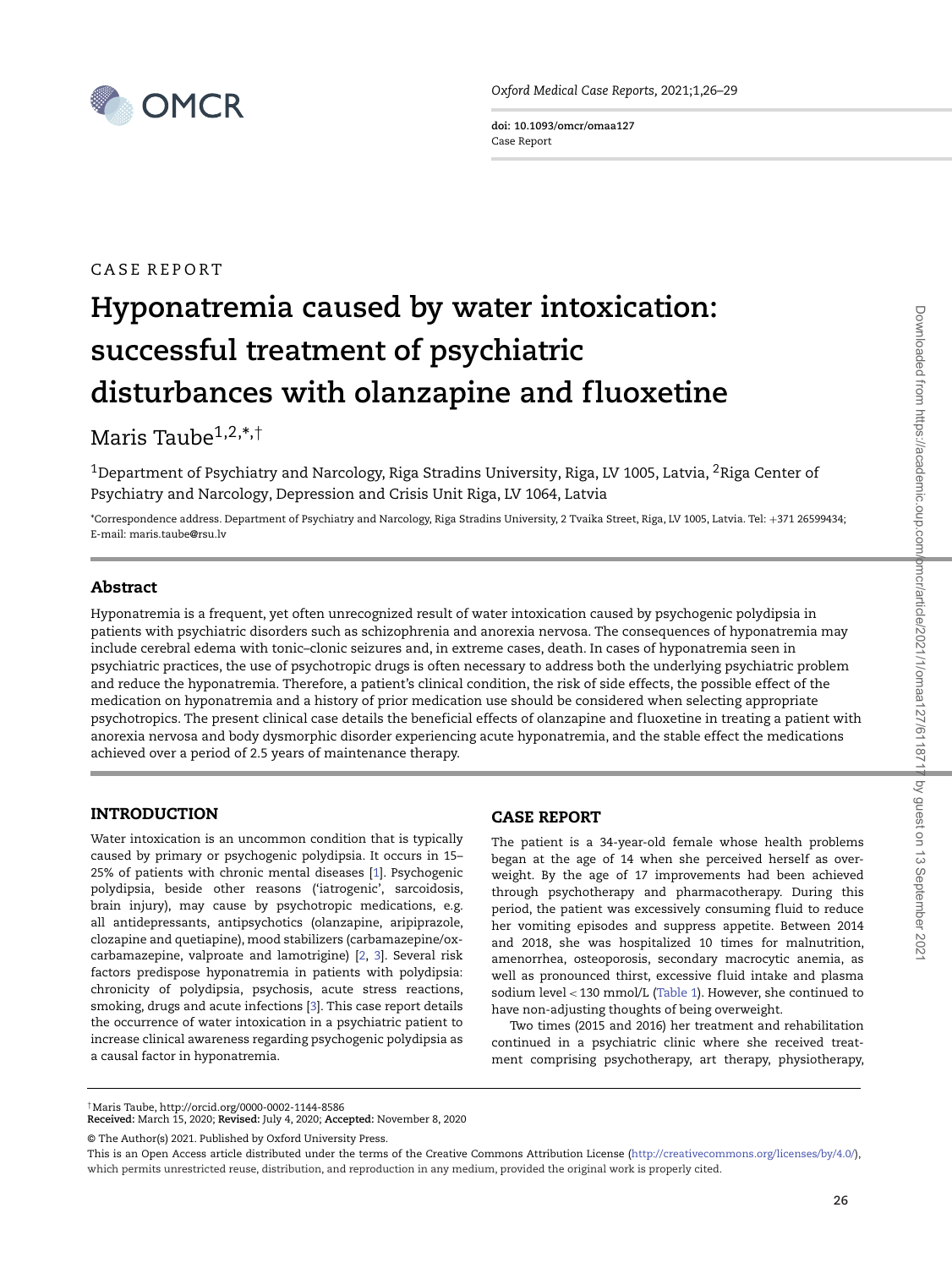| $2.12 - 2.63$<br>$4.0 - 11.0$<br>150-400<br>135-145<br>mmol/L 3.3-5.89<br>$3.5 - 5.0$<br>$60 - 80$<br>$45 - 90$<br>$55-$<br>$55-$<br>mmol/l<br>mmol/l<br>mmol/<br>µmol/L<br>$10^9/L$<br>$10^{6}$ Or $\times$<br><b>UZ</b><br><b>UZ</b><br><b>T/B</b><br>2.55<br>7.64<br>5.42<br>4.63<br>131<br>327<br>24<br>25<br>42<br>liter liquid per<br>parainfluenza<br>polydipsia (16<br>cardiomyopa-<br>symptomatic<br>Psychogenic<br>Symptomatic Psychogenid-laemophilus<br>26/01/2018 20/04/2018<br>15/01/2018-12/03/2018-<br>infection,<br>urostasis<br>hospital<br>General<br>day),<br>108.25<br>lung<br>thy,<br>7.15<br>343<br>4.2<br>4.8<br>26<br>$58$<br>24<br>$\Xi$<br>$(16-17$ liter<br>polydipsia<br>cardiomy-<br>liquid per<br>QT prolon-<br>hospital<br>patholo-<br>tomatic<br>No acute<br>opathy<br>symp-<br>General<br>gation<br>day),<br>gies<br>5.79<br>4.15<br>2.44<br>4.31<br>270<br>112<br>21<br>$\sqrt{30}$<br>$\Omega$<br>$\overline{31}$<br>symptomatic<br>psychogenic<br>polydipsia,<br>19/10/2017<br>16/10/2017-<br>episodes,<br>hypogly-<br>hypona-<br>hospital<br>caemic<br>tremia<br>General<br>2.36<br>62.4<br>4.92<br>4.29<br>4.97<br>120<br>291<br>21<br>$\overline{31}$<br>$\sigma$<br>Psychogenic<br>polydipsia,<br>17/03/2017<br>13/03/2017-<br>(epileptic<br>hospital<br>seizure<br>General<br>type)<br>16.86<br>23.69<br>3.55<br>7.66<br>2.21<br>6.03<br>203<br>128<br>${}^{\circ}$<br>pathologies<br>Psychogenic<br>03/03/2017<br>polydipsia<br>17/02/2017-<br>liquid per<br>(25 liter<br>hospital<br>No acute<br>General<br>day)<br>Norm<br>17.3<br>4.06<br>4.46<br>2.19<br>232<br>117<br>25<br>$\overline{ }$<br>pathologies<br>tachycardia<br>nonspecific<br>Psychogenic<br>25/05/2016<br>polydipsia,<br>17/05/2016-<br>(epileptic<br>changes<br>hospital<br>No acute<br>seizure<br>General<br>$T-TS$<br>type)<br>120.96<br>Sinus<br>31.81<br>6.56<br>7.75<br>3.51<br>2.41<br>247<br>$\overline{2}$<br>$\circ$<br>05/04/2016<br>phophobia<br>29/02/2016-<br>(F22.0 ICD<br>Psychiatric<br>Delusional<br>dysmor-<br>hospital<br>10<br>13.8<br>122<br>S<br>17/04/2015<br>phophobia<br>18/03/2015-<br>(F22.0 ICD<br>Psychiatric<br>Delusional<br>hospital<br>dysmor-<br>$\boxed{0}$<br>$\frac{6}{2}$<br>4<br>sis, fracture<br>tachycardia<br>10), malnu-<br>(F50.00 ICD<br>18/03/2015<br>osteoporo-<br>19/01/2015-<br>os pubis<br>nervosa<br>hospital<br>Anorexia<br>trition,<br>General<br>Sinus<br>46.14<br>5.03<br>5.84<br>3.71<br>132<br>277<br>28<br>$\overline{2}$<br>21<br>3<br>amenorrhea,<br>psychogenic<br>130 (139 after<br>Malnutrition,<br>restriction)<br>11/03/2014<br>polydipsia<br>5 h liquid<br>5/03/2014-<br>hospital<br>intake<br>General<br>Norm<br>13.4<br>5.48<br>4.65<br>2.38<br>68.5<br>3.95<br>296<br>$\overline{20}$<br>43<br>$\overline{37}$<br>$\sim$<br>(F50.00 ICD<br>29/01/2006<br>24/08/2005-<br>Psychiatric<br>hospital<br>nervosa<br>Anorexia<br>$\overline{10}$<br>9.2<br>$\overline{ }$<br>talisations<br>sis/reason<br>for hospi-<br>talization<br>period<br>place<br>count | Continued |              |  |  |  |  |  | Blood test Units<br>19/05/2020 | Reference<br>range |
|---------------------------------------------------------------------------------------------------------------------------------------------------------------------------------------------------------------------------------------------------------------------------------------------------------------------------------------------------------------------------------------------------------------------------------------------------------------------------------------------------------------------------------------------------------------------------------------------------------------------------------------------------------------------------------------------------------------------------------------------------------------------------------------------------------------------------------------------------------------------------------------------------------------------------------------------------------------------------------------------------------------------------------------------------------------------------------------------------------------------------------------------------------------------------------------------------------------------------------------------------------------------------------------------------------------------------------------------------------------------------------------------------------------------------------------------------------------------------------------------------------------------------------------------------------------------------------------------------------------------------------------------------------------------------------------------------------------------------------------------------------------------------------------------------------------------------------------------------------------------------------------------------------------------------------------------------------------------------------------------------------------------------------------------------------------------------------------------------------------------------------------------------------------------------------------------------------------------------------------------------------------------------------------------------------------------------------------------------------------------------------------------------------------------------------------------------------------------------------------------------------------------------------------------------------------------------------------------------------------------------------------------------------------------------------------------------------------------------------------------------------------------------------------------------------------------------------------------------------------------------------------------------------------------------------------------------------------------------------------------------------------------------------------------|-----------|--------------|--|--|--|--|--|--------------------------------|--------------------|
| Treatment<br>Treatment                                                                                                                                                                                                                                                                                                                                                                                                                                                                                                                                                                                                                                                                                                                                                                                                                                                                                                                                                                                                                                                                                                                                                                                                                                                                                                                                                                                                                                                                                                                                                                                                                                                                                                                                                                                                                                                                                                                                                                                                                                                                                                                                                                                                                                                                                                                                                                                                                                                                                                                                                                                                                                                                                                                                                                                                                                                                                                                                                                                                                      |           | No of hospi- |  |  |  |  |  |                                |                    |
| Main diagno-<br>Potassium<br>Sodium<br>Platelet                                                                                                                                                                                                                                                                                                                                                                                                                                                                                                                                                                                                                                                                                                                                                                                                                                                                                                                                                                                                                                                                                                                                                                                                                                                                                                                                                                                                                                                                                                                                                                                                                                                                                                                                                                                                                                                                                                                                                                                                                                                                                                                                                                                                                                                                                                                                                                                                                                                                                                                                                                                                                                                                                                                                                                                                                                                                                                                                                                                             |           |              |  |  |  |  |  |                                |                    |
| Creatinine<br>White cell<br>Calcium<br>Glucose<br><b>ALAT</b><br>EKG<br><b>IMI</b>                                                                                                                                                                                                                                                                                                                                                                                                                                                                                                                                                                                                                                                                                                                                                                                                                                                                                                                                                                                                                                                                                                                                                                                                                                                                                                                                                                                                                                                                                                                                                                                                                                                                                                                                                                                                                                                                                                                                                                                                                                                                                                                                                                                                                                                                                                                                                                                                                                                                                                                                                                                                                                                                                                                                                                                                                                                                                                                                                          |           |              |  |  |  |  |  |                                |                    |
| Total protein<br>CT cranium                                                                                                                                                                                                                                                                                                                                                                                                                                                                                                                                                                                                                                                                                                                                                                                                                                                                                                                                                                                                                                                                                                                                                                                                                                                                                                                                                                                                                                                                                                                                                                                                                                                                                                                                                                                                                                                                                                                                                                                                                                                                                                                                                                                                                                                                                                                                                                                                                                                                                                                                                                                                                                                                                                                                                                                                                                                                                                                                                                                                                 |           |              |  |  |  |  |  |                                |                    |
|                                                                                                                                                                                                                                                                                                                                                                                                                                                                                                                                                                                                                                                                                                                                                                                                                                                                                                                                                                                                                                                                                                                                                                                                                                                                                                                                                                                                                                                                                                                                                                                                                                                                                                                                                                                                                                                                                                                                                                                                                                                                                                                                                                                                                                                                                                                                                                                                                                                                                                                                                                                                                                                                                                                                                                                                                                                                                                                                                                                                                                             |           |              |  |  |  |  |  |                                |                    |
|                                                                                                                                                                                                                                                                                                                                                                                                                                                                                                                                                                                                                                                                                                                                                                                                                                                                                                                                                                                                                                                                                                                                                                                                                                                                                                                                                                                                                                                                                                                                                                                                                                                                                                                                                                                                                                                                                                                                                                                                                                                                                                                                                                                                                                                                                                                                                                                                                                                                                                                                                                                                                                                                                                                                                                                                                                                                                                                                                                                                                                             |           |              |  |  |  |  |  |                                |                    |
|                                                                                                                                                                                                                                                                                                                                                                                                                                                                                                                                                                                                                                                                                                                                                                                                                                                                                                                                                                                                                                                                                                                                                                                                                                                                                                                                                                                                                                                                                                                                                                                                                                                                                                                                                                                                                                                                                                                                                                                                                                                                                                                                                                                                                                                                                                                                                                                                                                                                                                                                                                                                                                                                                                                                                                                                                                                                                                                                                                                                                                             |           |              |  |  |  |  |  |                                |                    |
|                                                                                                                                                                                                                                                                                                                                                                                                                                                                                                                                                                                                                                                                                                                                                                                                                                                                                                                                                                                                                                                                                                                                                                                                                                                                                                                                                                                                                                                                                                                                                                                                                                                                                                                                                                                                                                                                                                                                                                                                                                                                                                                                                                                                                                                                                                                                                                                                                                                                                                                                                                                                                                                                                                                                                                                                                                                                                                                                                                                                                                             |           |              |  |  |  |  |  |                                |                    |
|                                                                                                                                                                                                                                                                                                                                                                                                                                                                                                                                                                                                                                                                                                                                                                                                                                                                                                                                                                                                                                                                                                                                                                                                                                                                                                                                                                                                                                                                                                                                                                                                                                                                                                                                                                                                                                                                                                                                                                                                                                                                                                                                                                                                                                                                                                                                                                                                                                                                                                                                                                                                                                                                                                                                                                                                                                                                                                                                                                                                                                             |           |              |  |  |  |  |  |                                |                    |
|                                                                                                                                                                                                                                                                                                                                                                                                                                                                                                                                                                                                                                                                                                                                                                                                                                                                                                                                                                                                                                                                                                                                                                                                                                                                                                                                                                                                                                                                                                                                                                                                                                                                                                                                                                                                                                                                                                                                                                                                                                                                                                                                                                                                                                                                                                                                                                                                                                                                                                                                                                                                                                                                                                                                                                                                                                                                                                                                                                                                                                             |           |              |  |  |  |  |  |                                |                    |
| <b>GGT</b>                                                                                                                                                                                                                                                                                                                                                                                                                                                                                                                                                                                                                                                                                                                                                                                                                                                                                                                                                                                                                                                                                                                                                                                                                                                                                                                                                                                                                                                                                                                                                                                                                                                                                                                                                                                                                                                                                                                                                                                                                                                                                                                                                                                                                                                                                                                                                                                                                                                                                                                                                                                                                                                                                                                                                                                                                                                                                                                                                                                                                                  |           |              |  |  |  |  |  |                                |                    |
|                                                                                                                                                                                                                                                                                                                                                                                                                                                                                                                                                                                                                                                                                                                                                                                                                                                                                                                                                                                                                                                                                                                                                                                                                                                                                                                                                                                                                                                                                                                                                                                                                                                                                                                                                                                                                                                                                                                                                                                                                                                                                                                                                                                                                                                                                                                                                                                                                                                                                                                                                                                                                                                                                                                                                                                                                                                                                                                                                                                                                                             |           |              |  |  |  |  |  |                                |                    |
|                                                                                                                                                                                                                                                                                                                                                                                                                                                                                                                                                                                                                                                                                                                                                                                                                                                                                                                                                                                                                                                                                                                                                                                                                                                                                                                                                                                                                                                                                                                                                                                                                                                                                                                                                                                                                                                                                                                                                                                                                                                                                                                                                                                                                                                                                                                                                                                                                                                                                                                                                                                                                                                                                                                                                                                                                                                                                                                                                                                                                                             |           |              |  |  |  |  |  |                                |                    |
|                                                                                                                                                                                                                                                                                                                                                                                                                                                                                                                                                                                                                                                                                                                                                                                                                                                                                                                                                                                                                                                                                                                                                                                                                                                                                                                                                                                                                                                                                                                                                                                                                                                                                                                                                                                                                                                                                                                                                                                                                                                                                                                                                                                                                                                                                                                                                                                                                                                                                                                                                                                                                                                                                                                                                                                                                                                                                                                                                                                                                                             |           |              |  |  |  |  |  |                                |                    |
|                                                                                                                                                                                                                                                                                                                                                                                                                                                                                                                                                                                                                                                                                                                                                                                                                                                                                                                                                                                                                                                                                                                                                                                                                                                                                                                                                                                                                                                                                                                                                                                                                                                                                                                                                                                                                                                                                                                                                                                                                                                                                                                                                                                                                                                                                                                                                                                                                                                                                                                                                                                                                                                                                                                                                                                                                                                                                                                                                                                                                                             |           |              |  |  |  |  |  |                                |                    |
|                                                                                                                                                                                                                                                                                                                                                                                                                                                                                                                                                                                                                                                                                                                                                                                                                                                                                                                                                                                                                                                                                                                                                                                                                                                                                                                                                                                                                                                                                                                                                                                                                                                                                                                                                                                                                                                                                                                                                                                                                                                                                                                                                                                                                                                                                                                                                                                                                                                                                                                                                                                                                                                                                                                                                                                                                                                                                                                                                                                                                                             |           |              |  |  |  |  |  |                                |                    |
|                                                                                                                                                                                                                                                                                                                                                                                                                                                                                                                                                                                                                                                                                                                                                                                                                                                                                                                                                                                                                                                                                                                                                                                                                                                                                                                                                                                                                                                                                                                                                                                                                                                                                                                                                                                                                                                                                                                                                                                                                                                                                                                                                                                                                                                                                                                                                                                                                                                                                                                                                                                                                                                                                                                                                                                                                                                                                                                                                                                                                                             |           |              |  |  |  |  |  |                                |                    |
|                                                                                                                                                                                                                                                                                                                                                                                                                                                                                                                                                                                                                                                                                                                                                                                                                                                                                                                                                                                                                                                                                                                                                                                                                                                                                                                                                                                                                                                                                                                                                                                                                                                                                                                                                                                                                                                                                                                                                                                                                                                                                                                                                                                                                                                                                                                                                                                                                                                                                                                                                                                                                                                                                                                                                                                                                                                                                                                                                                                                                                             |           |              |  |  |  |  |  |                                |                    |
|                                                                                                                                                                                                                                                                                                                                                                                                                                                                                                                                                                                                                                                                                                                                                                                                                                                                                                                                                                                                                                                                                                                                                                                                                                                                                                                                                                                                                                                                                                                                                                                                                                                                                                                                                                                                                                                                                                                                                                                                                                                                                                                                                                                                                                                                                                                                                                                                                                                                                                                                                                                                                                                                                                                                                                                                                                                                                                                                                                                                                                             |           |              |  |  |  |  |  |                                |                    |
|                                                                                                                                                                                                                                                                                                                                                                                                                                                                                                                                                                                                                                                                                                                                                                                                                                                                                                                                                                                                                                                                                                                                                                                                                                                                                                                                                                                                                                                                                                                                                                                                                                                                                                                                                                                                                                                                                                                                                                                                                                                                                                                                                                                                                                                                                                                                                                                                                                                                                                                                                                                                                                                                                                                                                                                                                                                                                                                                                                                                                                             |           |              |  |  |  |  |  |                                |                    |

<span id="page-1-0"></span>Downloaded from https://academic.oup.com/omcr/article/2021/1/omaa127/6118717 by guest on 13 September 2021

Downloaded from https://academic.oup.com/omcr/article/2021/1/omaa127/6118717 by guest on 13 September 2021

*Hyponatremia caused by water intoxication* **27**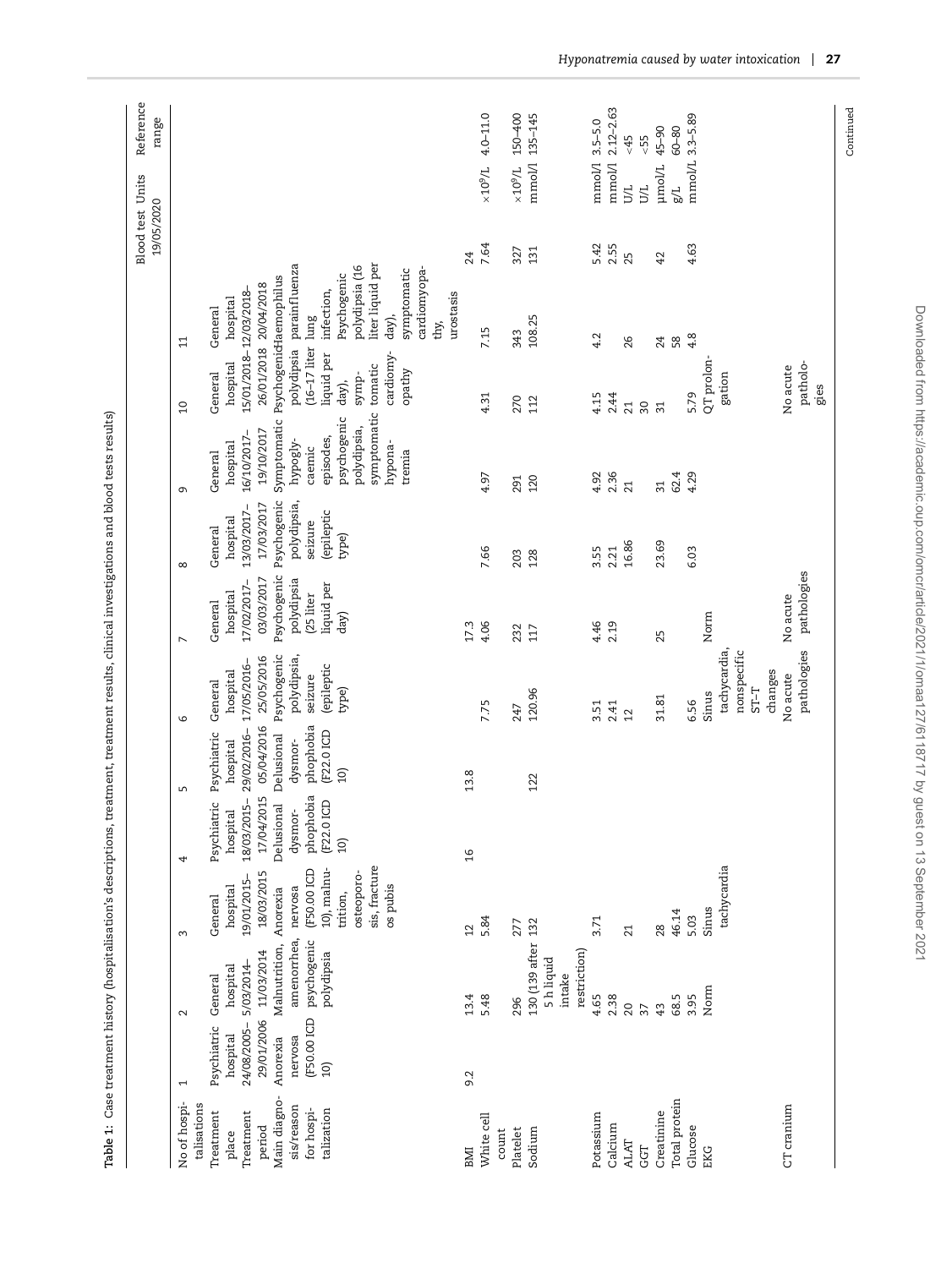|                                                     |                                                                                                                                                                  |                                                                                                                                             |                                                                                             |                                                                                                                                                                                                                                                                       |                                                                                                                                                                                                                                     |                                                                                                                                                                                                                                    |                                                                                                                                                                                             |                                                                                                                                                                                                                       |                                                                                                                  |                                                                                                                                                                                                       |                                                                                                                                                                                                                                | Blood test Units Reference<br>range<br>19/05/2020 |
|-----------------------------------------------------|------------------------------------------------------------------------------------------------------------------------------------------------------------------|---------------------------------------------------------------------------------------------------------------------------------------------|---------------------------------------------------------------------------------------------|-----------------------------------------------------------------------------------------------------------------------------------------------------------------------------------------------------------------------------------------------------------------------|-------------------------------------------------------------------------------------------------------------------------------------------------------------------------------------------------------------------------------------|------------------------------------------------------------------------------------------------------------------------------------------------------------------------------------------------------------------------------------|---------------------------------------------------------------------------------------------------------------------------------------------------------------------------------------------|-----------------------------------------------------------------------------------------------------------------------------------------------------------------------------------------------------------------------|------------------------------------------------------------------------------------------------------------------|-------------------------------------------------------------------------------------------------------------------------------------------------------------------------------------------------------|--------------------------------------------------------------------------------------------------------------------------------------------------------------------------------------------------------------------------------|---------------------------------------------------|
| cranium<br>EG<br>田<br>MRI                           |                                                                                                                                                                  |                                                                                                                                             | Atrophies                                                                                   |                                                                                                                                                                                                                                                                       |                                                                                                                                                                                                                                     | encephalopa-<br>thy, epileptic<br>Subcortical<br>activity                                                                                                                                                                          |                                                                                                                                                                                             |                                                                                                                                                                                                                       |                                                                                                                  |                                                                                                                                                                                                       |                                                                                                                                                                                                                                |                                                   |
| menda-<br>recom-<br>ment<br>treat-<br>tions<br>Main | clomipramine intake,<br>2 mg per day,<br>62.5 mg per<br>paroxetine<br>Haloperidol<br>20 mg per<br>day,<br>day                                                    | Diet, reduction Physiot-<br>proicum/Na<br>acidum val-<br>300 mg per<br>valproas<br>of fluid<br>day                                          | nutritional<br>treatment<br>in psychi-<br>hospital<br>herapy,<br>supple-<br>ments,<br>atric | gabapentin<br>600 mg per<br>125 mg per<br>herapy, art<br>$\overline{\mathbb{Q}}$<br>lorazepam<br>nutritional<br>fluoxetine<br>therapies<br>ergother-<br>40 mg per<br>quetiapin<br>therapy<br>physio-<br>supple-<br>Psychot-<br>ments,<br>day,<br>day,<br>day,<br>apy, | quetiapine<br>nutritional<br>125 mg per<br>fluoxetine<br>40 mg per<br>10 mg per<br>therapies,<br>day, olan-<br>ergother-<br>therapy,<br>therapy<br>physio-<br>supple-<br>ments,<br>zapine<br>Psycho-<br>apy,<br>day,<br>day,<br>art | valproicum/Na<br>day, fluoxetine<br>of fluid intake,<br>20 mg per day,<br>clomipramine<br>20 mg per day,<br>Diet, reduction<br>10 mg per day<br>olanzapine<br>300 mg per<br>150 mg per<br>quetiapine<br>valproas<br>acidum<br>day, | quetiap-<br>per day,<br>per day,<br>clomip-<br>per day<br>ramine<br>intake,<br>fluoxe-<br>tion of<br>$20 \text{ mg}$<br>reduc-<br>75 mg<br>$20 \text{ mg}$<br>fluid<br>tine<br>ine<br>Diet, | proicum/Na<br>300 mg per<br>quetiapine<br>done 2 mg<br>fluoxetine<br>75 mg per<br>20 mg per<br>reduction<br>valproas<br>per day,<br>acidum<br>risperi-<br>of fluid<br>intake,<br>day,<br>day,<br>yal-<br>day<br>Diet, | fluoxetine<br>20 mg per<br>10 mg per<br>reduction<br>day, olan-<br>of fluid<br>zapine<br>intake,<br>day<br>Diet, | Diet, reduction Diet, reduction<br>20 mg per day,<br>10 mg per day,<br>Ramipril 5 mg<br>olanzapine<br>2.5 mg per<br>fluoxetine<br>nebivolol<br>citratum,<br>of fluid<br>day, Ca<br>per day<br>intake, | 20 mg per day,<br>10 mg per day,<br>Ramipril 5 mg<br>olanzapine<br>fluoxetine<br>2.5 mg per<br>nebivolol<br>citratum,<br>of fluid<br>day, Ca<br>per day<br>intake,                                                             |                                                   |
| continuity improve-<br>of treat-<br>Result/<br>ment | aripiprazole,<br>risperidone,<br>(no medical<br>quetiapine,<br>medicines<br>treatment<br>available)<br>episodic<br>BMI 16.8,<br>reports<br>ment,<br>with<br>quit | Improvement, BMI 16, the<br>(zuclopenthixol<br>medicine use<br>4 mg per day)<br>haloperidol<br>20 mg, per<br>unregular<br>episodic,<br>day, | patient is<br>able to<br>walk                                                               | low inside,<br>medicines<br>$1,25$ mg<br>per day<br>ement,<br>Improv-<br>quit                                                                                                                                                                                         | low inside<br>ement,<br>Improv-                                                                                                                                                                                                     | antipsychotics<br>excessive use<br>in polydipsia<br>about causal<br>and hypona-<br>Improvement,<br>Endocrinolo-<br>hypothesis<br>low inside,<br>of liquids.<br>traemia<br>role of<br>gists                                         | of liquids<br>sive use<br>vement,<br>inside,<br>exces-<br>Impro-<br>$_{low}$                                                                                                                | low inside,<br>excessive<br>ovement,<br>liquids<br>use of<br>Impr-                                                                                                                                                    | medicines,<br>low inside,<br>excessive<br>ovement,<br>liquids<br>use of<br>Impr-<br>quit                         | improved, live<br>of liquids, the<br>patient didn't<br>Improvement,<br>excessive use<br>low inside,<br>medicines,<br>mentally<br>indepen-<br>dently,<br>work<br>quit                                  | improved, live<br>hyponatremia<br>no future hos-<br>regular usage<br>of medicines,<br>regular visits<br>dently, work,<br>Improvement,<br>pitalisations<br>psychiatrist,<br>caused by<br>mentally<br>indepen-<br>C <sub>1</sub> |                                                   |

Table 1: Continued